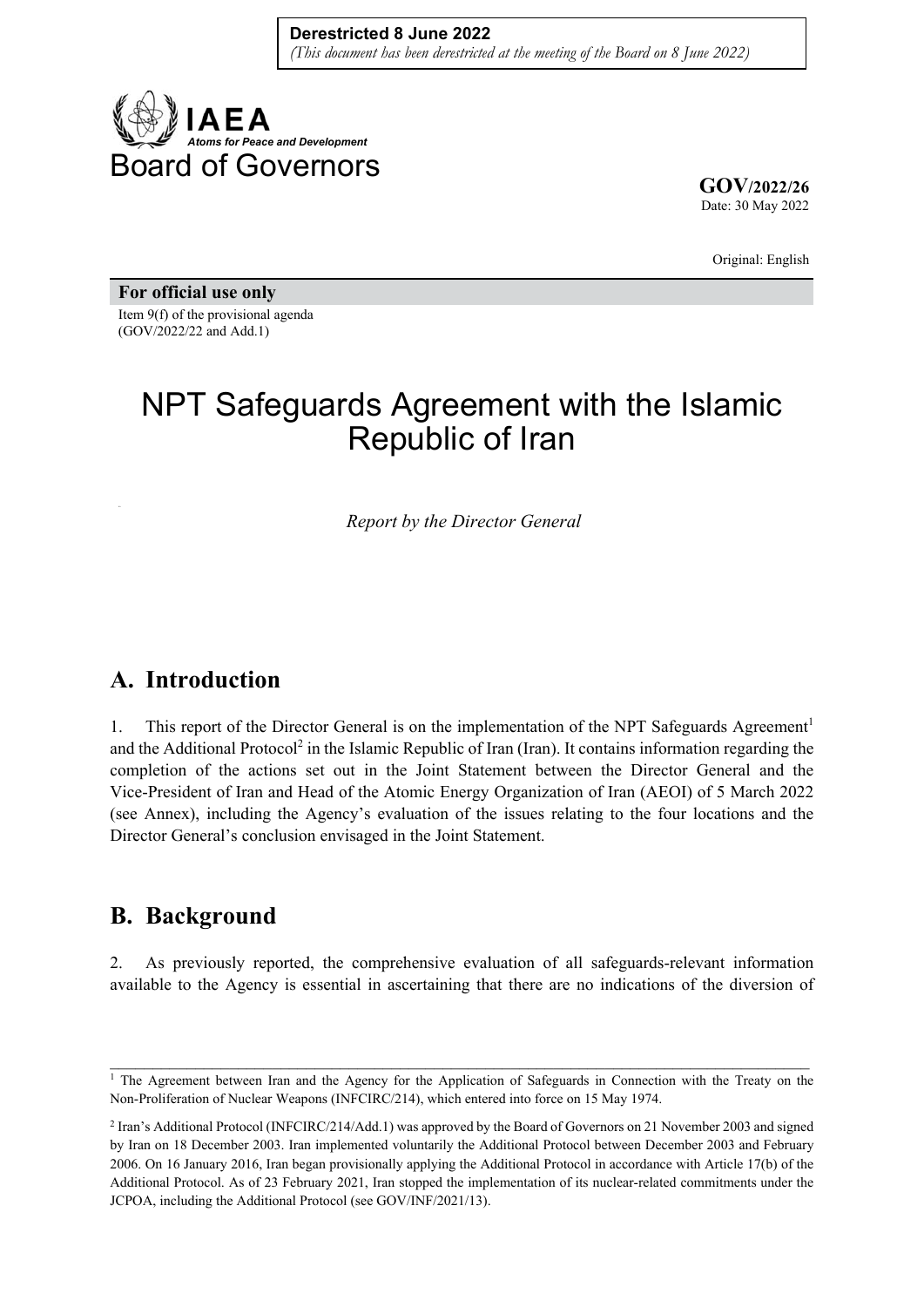declared nuclear material from peaceful nuclear activities and that there are no indications of undeclared nuclear material and activities in a State with a comprehensive safeguards agreement.<sup>3</sup>

3. As a result of its evaluations, the Agency identified in 2019 a number of questions related to possible undeclared nuclear material and nuclear-related activities in Iran that had not been declared to the Agency and requested responses to these questions from Iran, pursuant to Article 69 of the Safeguards Agreement and Article 4.d. of the Additional Protocol. The Agency also provided Iran with detailed information upon which the Agency had made its requests for clarification.<sup>4</sup>

4. In his report to the Board of Governors in March 2021, the Director General presented the Agency's findings concerning four locations in Iran that had not been declared by Iran to the Agency, identified as Locations 1, 2, 3 and 4, and Iran's explanations regarding these locations.<sup>5</sup> At three of these locations (Locations 1, 3 and 4) where the Agency conducted complementary access and location-specific environmental sampling, the Agency found multiple uranium particles of anthropogenic origin that required explanations by Iran.<sup>6</sup> As Location 2 had undergone extensive sanitization and levelling in the past, the Agency assessed that there would be no verification value in conducting a complementary access at this location.<sup>7</sup> The Agency's findings in relation to all four undeclared locations and Iran's responses to the Agency's requests for clarification were further summarized in the Director General's subsequent reports to the Board of Governors in June and September 2021, respectively.<sup>8</sup>

5. Technical discussions between the Agency and Iran in 2020 and 2021 did not yield results. In light of the lack of progress for more than two years in clarifying the safeguards issues mentioned above, the Director General had become deeply concerned that nuclear material had been present at undeclared locations in Iran and that the current location of this nuclear material was not known to the Agency. He reiterated the requirement for Iran to clarify and resolve these safeguards issues without further delay by providing information, documentation and answers to the Agency's questions.<sup>9</sup>

6. Following consultations between the Director General and the Vice-President of Iran and Head of the AEOI on 15 December 2021, Iran and the Agency agreed to continue to work on the remaining outstanding safeguards issues with the aim of resolving them.<sup>10</sup> To this end, it was also agreed that Iran and the Agency would conduct a series of exchanges of information and assessments, including through meetings of experts.

7. In January 2022, the Agency, based on its evaluation of all safeguards-relevant information available to it, provided Iran with its technical assessment of the issue related to Location 2.<sup>11</sup>

 $\_$  , and the contribution of the contribution of the contribution of the contribution of the contribution of  $\mathcal{L}_\text{max}$ 

7 GOV/2020/30, para. 4, first bullet.

 $3$  GOV/2020/15, para. 2.

<sup>4</sup> GOV/2020/15, paras 3 and 4; GOV/2020/30, paras 3 and 4.

<sup>5</sup> GOV/2021/15, paras 4-17.

<sup>6</sup> GOV/2021/15, paras 4-17, 20-22.

<sup>8</sup> GOV/2021/29, paras 2-12, 26 and 27; GOV/2021/42, paras 10-24.

<sup>9</sup> GOV/2021/42, paras 28 and 30; GOV/2021/52, para. 14.

<sup>10</sup> GOV/INF/2021/47, para. 3, first bullet.

 $11$  GOV/2022/5, para. 6.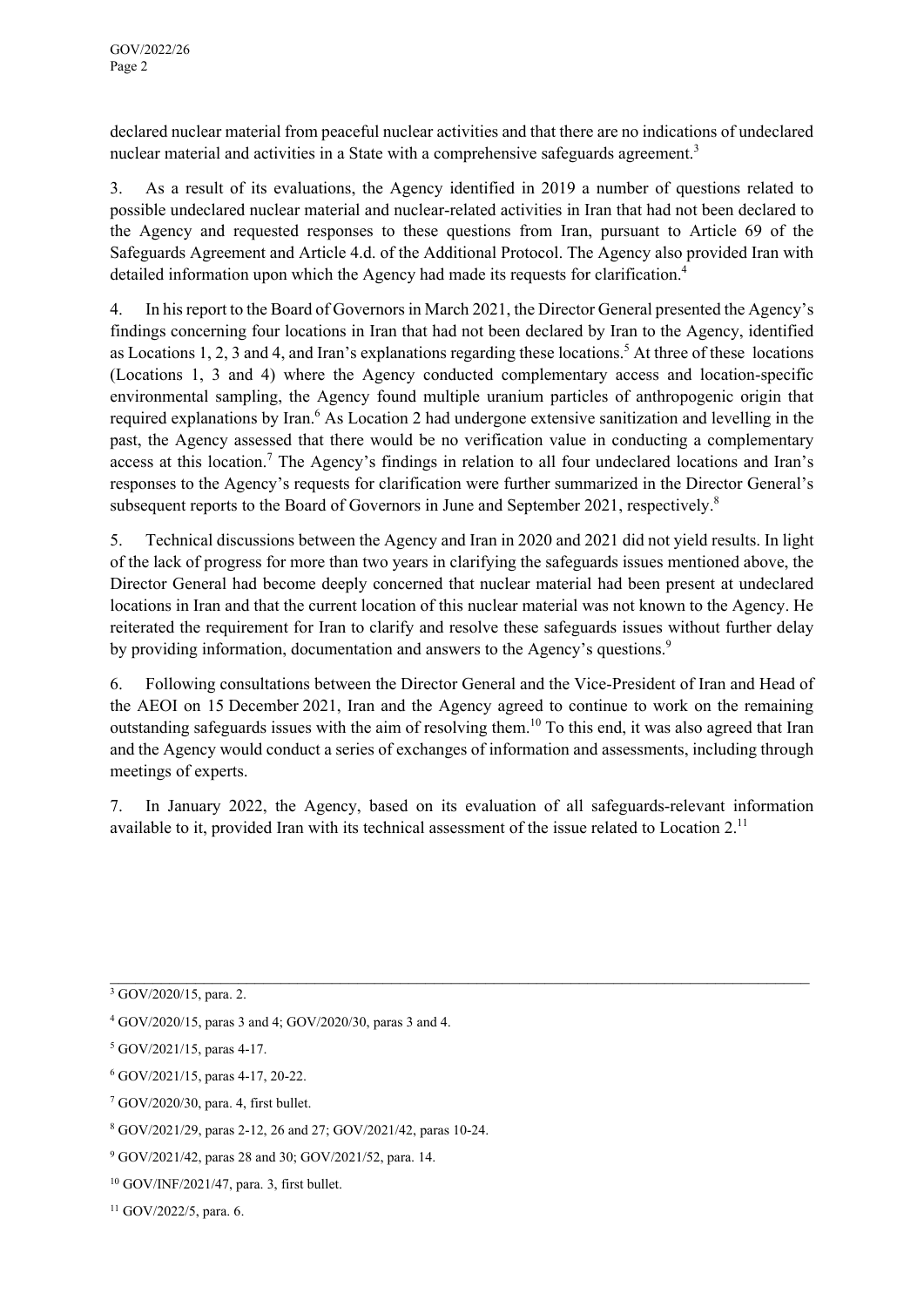#### **Location 2 – Lavisan-Shian**

7.1. As previously reported, in 2019, the Agency had indications of the possible presence of natural uranium in the form of a metal disc at an unknown location in Iran in 2003, and of it having undergone drilling and processing, which may not have been included in Iran's declarations.<sup>12</sup>

7.2. On this basis, in July 2019, the Agency asked Iran a number of questions, pursuant to its Safeguards Agreement and Additional Protocol, related to this possible undeclared nuclear material and nuclear-related activities, including the origin of this disc, the location of the processing and where such nuclear material was currently located. The Agency also provided Iran with supporting documents, including photographs, related to the Agency's questions. No response was received from Iran.<sup>13</sup> Through continued analysis of all safeguards-relevant available information, the Agency subsequently identified the location in question – Location  $2 -$  as Lavisan-Shian.

7.3. In September 2020, as part of its efforts to clarify the safeguards issues related to Lavisan-Shian, the Agency also conducted additional safeguards activities under the Safeguards Agreement at a declared facility in Iran – the Jabr Ibn Hayan Multipurpose Laboratory (JHL) – where similar uranium metal discs had been produced previously. The purpose of these additional safeguards activities was to verify whether the uranium metal disc that may have been used at Lavisan-Shian was present at this declared facility.<sup>14</sup> However, the result of these verification activities was inconclusive.15

7.4. In November 2021, the Agency conducted further verification activities at JHL. As a result, in a letter dated 14 January 2022, the Agency informed Iran that while it had not been able to identify the disc from amongst those stored at JHL, it could not exclude that the disc had been melted, re-cast and was now part of the declared nuclear material inventory at JHL. Nevertheless, the Agency could not confirm the current location of this disc.

7.5. The Agency assessed that in 2003 at Lavisan-Shian, at least one natural uranium metal disc, out of ten such discs available (totalling approximately 10 kg), underwent drilling to produce metallic flakes. These flakes were subsequently subjected to chemical processing on at least two occasions at the same location. These activities and the nuclear material used therein at Lavisan-Shian were not declared by Iran to the Agency as required under the Safeguards Agreement.<sup>16</sup>

7.6. As a result of its verification and assessment, the Agency informed Iran that the Agency had no additional questions on the issue related to Lavisan-Shian and, therefore, that this issue was no longer outstanding at that stage.<sup>17</sup> Since the previous report, there have been no developments that would have an impact on the Agency's assessment regarding Lavisan-Shian.

<sup>12</sup> GOV/2020/30, para. 4, first bullet.

<sup>13</sup> GOV/2020/30, paras 3 and 5; GOV/2021/29, paras 6 and 24.

<sup>14</sup> GOV/2020/30, para. 4, footnote 9.

<sup>15</sup> GOV/2021/15, para. 16.

<sup>16</sup> GOV/2022/5, para. 6.

<sup>17</sup> GOV/2022/5, para. 7.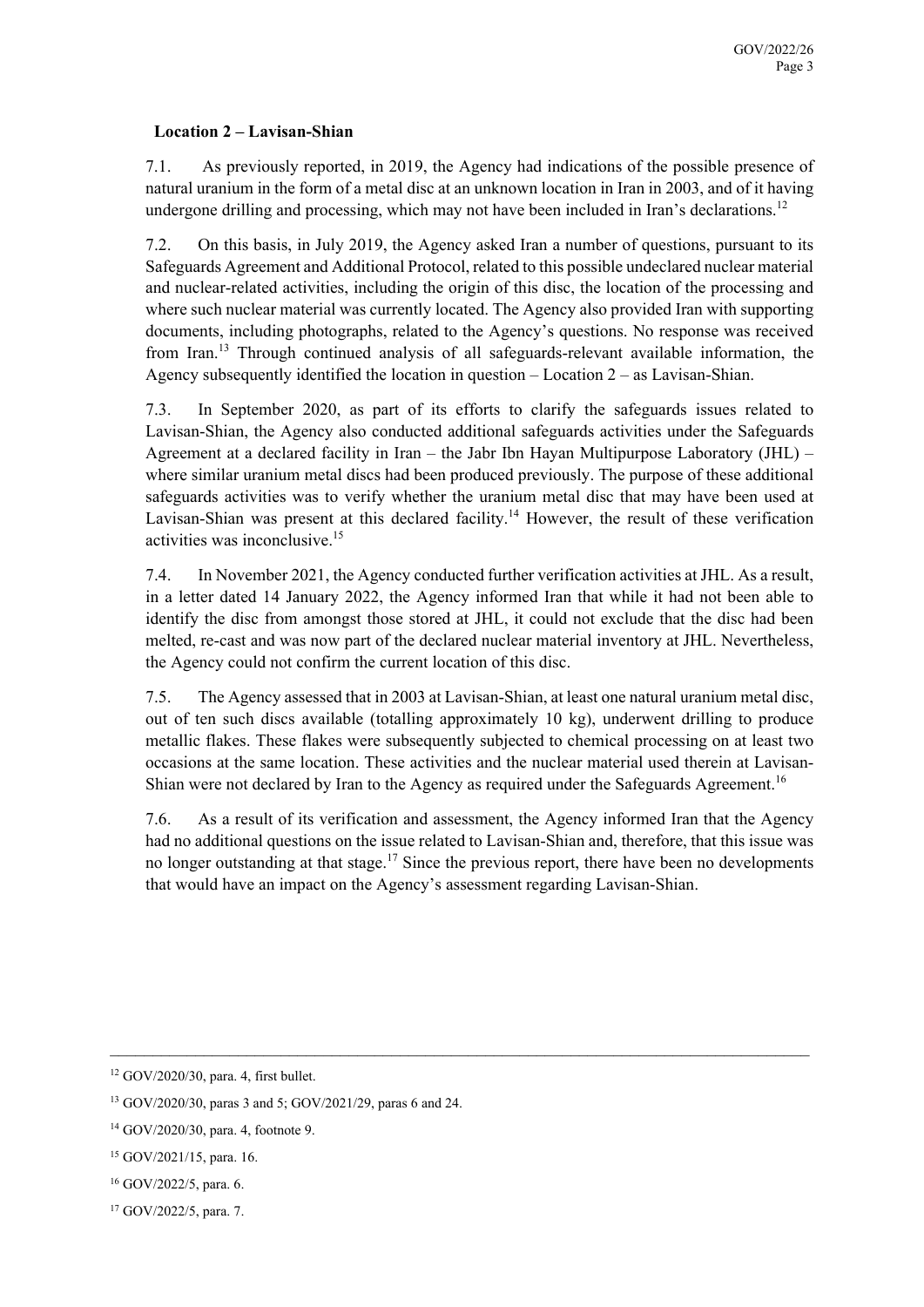# **C. Joint Statement actions**

8. At Iran's invitation, senior Agency and Iranian officials participated in technical discussions in Tehran on 9 February 2022, at which they considered possible ways forward aimed at clarifying and resolving the outstanding safeguards issues. Further to these discussions and subsequent consultations between the Agency and Iran, on 5 March 2022, the Director General and the Vice-President of Iran and Head of the AEOI agreed on a Joint Statement for the clarification of the issues mentioned in GOV/2021/52 of 17 November 2021.

9. Since the Director General's previous report and in line with the Joint Statement of 5 March 2022, on 19 March 2022, Iran provided written explanations to the Agency, including related supporting documents, in response to the questions raised by the Agency that had not been addressed by Iran on the issues related to Locations 1, 3 and 4.

10. The Agency reviewed the information provided by Iran on 19 March 2022 and found that it was predominantly information that Iran had previously provided to the Agency but also included new information, which was subsequently assessed by the Agency. The information provided by Iran did not address all of the Agency's questions. In line with the Joint Statement, on 4 April 2022, the Agency submitted questions to Iran on the information received, as well as the questions raised previously by the Agency that had not been addressed by Iran on the issues related to Locations 1, 3 and 4.

11. On 12 April 2022, 7 May 2022 and 17 May 2022, the Agency and Iran met in Tehran to address the aforementioned questions. The Agency notes that in the meeting on 17 May 2022, Iran provided separate videos and presentations expanding on its explanations related to Locations 1, 3 and 4.

12. The Agency's evaluation of the issues relating to Locations 1, 3 and 4 follows in Section D and the Director General's conclusion envisaged in the Joint Statement of 5 March 2022 is provided in Section E.

# **D. Agency evaluations related to each Location**

### **D.1. Location 4 – 'Marivan'**

13. The Agency has information, including photographs, indicating that Iran, in 2003, may have planned to use nuclear material at Location 4 (a location near Abadeh, known as 'Marivan'). 'Marivan' consists of two proximate areas. In respect of one area, including two bunkers, where outdoor testing of conventional explosive systems took place, the Agency has indications relating to the testing of shielding in preparation for the use of neutron detectors in that same area.<sup>18</sup> In addition, the Agency has information that similar neutron detectors were calibrated at Lavisan-Shian some time before December 2002. In the second area at 'Marivan', from July 2019 onwards, the Agency observed, through the analysis of commercially available satellite imagery, the demolition of buildings immediately after the Agency had informed Iran of the results of the environmental samples taken by the Agency at Location 1 (a warehouse in the Turquzabad district of Tehran (Turquzabad)).<sup>19</sup>

14. In August 2019, the Agency asked Iran a number of questions, pursuant to its Safeguards Agreement and Additional Protocol, related to possible undeclared nuclear material and nuclear-related activities at 'Marivan'. The Agency also provided Iran with supporting documents, including

 $\mathcal{L}_\mathcal{L} = \{ \mathcal{L}_\mathcal{L} = \{ \mathcal{L}_\mathcal{L} = \{ \mathcal{L}_\mathcal{L} = \{ \mathcal{L}_\mathcal{L} = \{ \mathcal{L}_\mathcal{L} = \{ \mathcal{L}_\mathcal{L} = \{ \mathcal{L}_\mathcal{L} = \{ \mathcal{L}_\mathcal{L} = \{ \mathcal{L}_\mathcal{L} = \{ \mathcal{L}_\mathcal{L} = \{ \mathcal{L}_\mathcal{L} = \{ \mathcal{L}_\mathcal{L} = \{ \mathcal{L}_\mathcal{L} = \{ \mathcal{L}_\mathcal{$ 

<sup>18</sup> GOV/2020/30, para. 4, third bullet; GOV/2021/15, para. 9, third bullet.

<sup>19</sup> GOV/2020/30, para. 4, third bullet.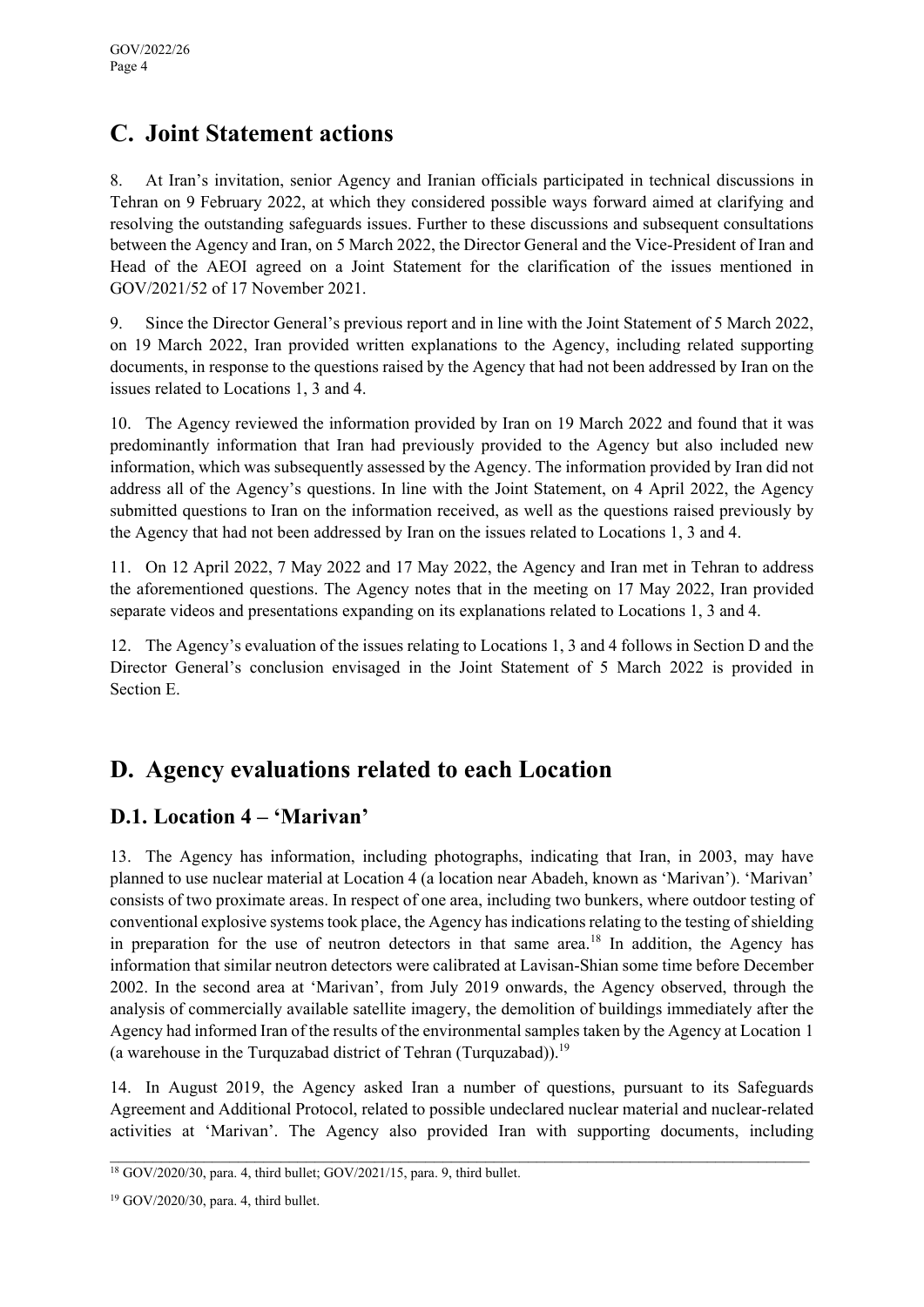photographs, related to the Agency's questions. Iran provided no answers. In January 2020, the Agency requested complementary access to the location to carry out location-specific environmental sampling: Iran denied such access.<sup>20</sup> Following the issuance of the Joint Statement of 26 August 2020,<sup>21</sup> Iran provided the Agency complementary access at the location. The Agency took location-specific environmental samples, the analytical results of which indicated the presence of anthropogenic uranium particles that required explanations by Iran. In January 2021, the Agency conveyed to Iran the results of the analysis of these samples and related Agency questions.<sup>22</sup> Subsequent to the access, the Agency observed through the analysis of commercially available satellite imagery that the aforementioned bunkers had been removed.

15. In August 2021, Iran provided information to the Agency on the historic use of 'Marivan', as well as documentation aimed at substantiating that information. Iran explained that the second area of 'Marivan' was built to support a mine, managed by an organization from another Member State, which was active until 1994. Iran also stated that after 1994 the area became "uninhabited and abandoned". Iran also informed the Agency that the bunkers at the outdoor testing area at 'Marivan' were mainly "to shelter the bomb disposal unit during the deactivation of worn-out or mal-functioned munitions".

16. The Agency assessed that some of the information provided by Iran was inconsistent with other safeguards-relevant information available to the Agency. In particular, Iran's statement that "[t]here was no activity at this location [second area] between 1994 and 2018" was inconsistent with the Agency's observations through the analysis of commercially available satellite imagery. The Agency also requested clarification and confirmation from the Member State referred to by Iran. In October 2021, the Member State noted that the information provided by Iran had contained "no information indicating a link" between the cooperation provided by the aforementioned organization in Iran, mentioned in the information provided by Iran, "and the anthropogenic uranium particles found by the Agency".

17. During the process outlined in the Joint Statement of 5 March 2022, Iran stated that it had never produced nuclear material of the type identified in the environmental sample results. Iran explained that in 2019 the second area, which belonged to a government ministry, had been sold to a private individual who demolished the buildings in order to recover metal from the debris. Iran also explained that after the Agency's complementary access, the bunkers had been looted by persons unknown and subsequently demolished by Iran. The only additional explanation offered by Iran during the Joint Statement process for the environmental sample results was the possibility of an act of sabotage by a third party to contaminate the area. However, Iran has not provided any evidence to support this explanation.

18. Iran also stated during the meetings on 7 and 17 May 2022 that the photographs provided previously by the Agency of the bunkers at 'Marivan' were "fabricated". This is despite the photographs being consistent with the Agency's observations through the analysis of commercially available satellite imagery and visual observations during the complementary access at this location.

19. The Agency's analysis of commercially available satellite imagery indicates that trucks observed at 'Marivan' and Turquzabad between mid-July and mid-August 2018 had similar features. In the same period, the Agency also observed through the analysis of commercially available satellite imagery that items were being removed from Turquzabad.

 $\mathcal{L}_\mathcal{L} = \{ \mathcal{L}_\mathcal{L} = \{ \mathcal{L}_\mathcal{L} = \{ \mathcal{L}_\mathcal{L} = \{ \mathcal{L}_\mathcal{L} = \{ \mathcal{L}_\mathcal{L} = \{ \mathcal{L}_\mathcal{L} = \{ \mathcal{L}_\mathcal{L} = \{ \mathcal{L}_\mathcal{L} = \{ \mathcal{L}_\mathcal{L} = \{ \mathcal{L}_\mathcal{L} = \{ \mathcal{L}_\mathcal{L} = \{ \mathcal{L}_\mathcal{L} = \{ \mathcal{L}_\mathcal{L} = \{ \mathcal{L}_\mathcal{$ 

 $20$  GOV/2020/30, para. 5.

<sup>21</sup> GOV/2020/47, paras 10-12 and Annex.

<sup>22</sup> GOV/2021/15, para. 17.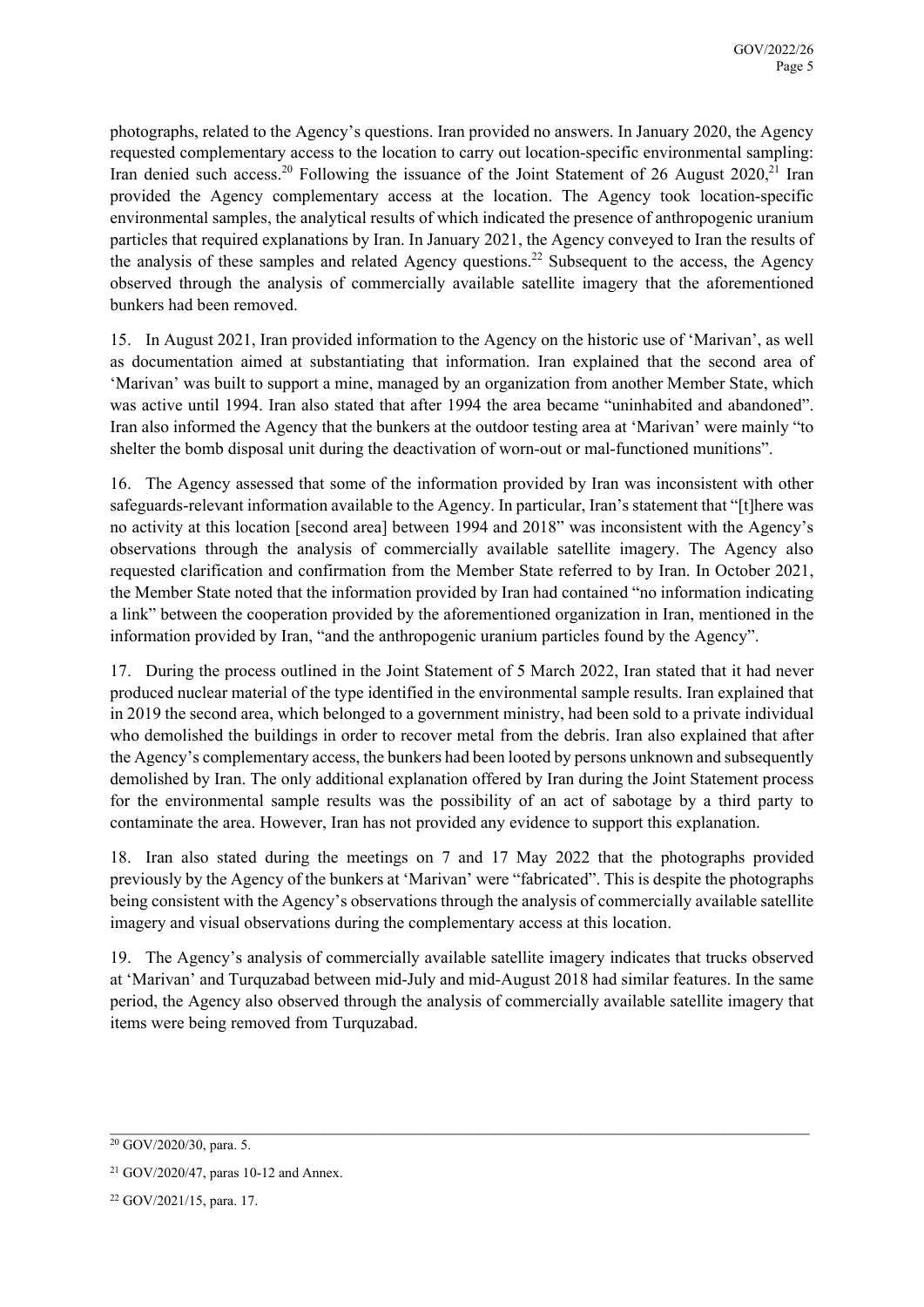20. The analysis of all safeguards-relevant information available to the Agency related to 'Marivan' is consistent with Iran having conducted explosive experiments with protective shielding in preparation for the use of neutron detectors.

21. On the basis of the process conducted and the exchanges of information with Iran as described in the Joint Statement of 5 March 2022, the presence of anthropogenic uranium particles at 'Marivan' is not clarified.

### **D.2. Location 3 – Varamin**

22. The Agency has information of the possible use or storage of nuclear material and/or conduct of nuclear-related activities, including research and development activities related to the nuclear fuel cycle, at Location 3 in Iran (a location known as Varamin). This location also underwent significant changes in 2004, including the demolition of most buildings.<sup>23</sup>

23. The Agency first requested responses from Iran, pursuant to its Safeguards Agreement and Additional Protocol, regarding issues related to Varamin in August 2019. The questions were related to possible undeclared nuclear material and nuclear-related activities at this location. The Agency also provided Iran with supporting documents, including photographs, related to the Agency's questions. Iran provided no answers.<sup>24</sup> In January 2020, the Agency requested complementary access to the location to carry out location-specific environmental sampling: Iran denied such access.<sup>25</sup> Following the issuance of the Joint Statement of 26 August 2020, Iran provided the Agency complementary access at the location. The Agency took environmental samples, the analytical results of which indicated the presence of anthropogenic uranium particles that required explanation by Iran. The Agency conveyed the analytical results, along with related questions, to Iran in January 2021.<sup>26</sup> Iran still provided no answers.

24. During the process outlined in the Joint Statement of 5 March 2022, Iran stated on 19 March 2022 that until 2004 the location had been used for the production of sodium sulphate. However, the Agency's analysis of commercially available satellite imagery for the period from 1999-2004 and the results of the analysis of the environmental samples taken at Varamin do not support Iran's statement. In addition, Iran's statement does not explain the presence of the anthropogenic uranium particles found at Varamin. The only additional explanation offered by Iran during the Joint Statement process for the environmental sample results was the possibility of an act of sabotage by a third party to contaminate the area. However, Iran has not provided any evidence to support this explanation.

25. The analysis of all safeguards-relevant information available to the Agency related to Varamin, including the results of environmental samples, indicates the use and storage of nuclear material and/or conducting at this location of nuclear-related activities, including research and development activities related to the nuclear fuel cycle.<sup>27</sup> The Agency assessed that Varamin was an undeclared pilot-scale facility for the processing and milling of uranium ore and conversion into uranium oxide and possibly, at laboratory scale, into UF4 and UF6, used between 1999 and 2003. This location also underwent significant changes after 2003, including the demolition of most buildings, scraping and landscaping that was consistent with sanitisation, as well as the removal of containers.

 $\mathcal{L}_\mathcal{L} = \{ \mathcal{L}_\mathcal{L} = \{ \mathcal{L}_\mathcal{L} = \{ \mathcal{L}_\mathcal{L} = \{ \mathcal{L}_\mathcal{L} = \{ \mathcal{L}_\mathcal{L} = \{ \mathcal{L}_\mathcal{L} = \{ \mathcal{L}_\mathcal{L} = \{ \mathcal{L}_\mathcal{L} = \{ \mathcal{L}_\mathcal{L} = \{ \mathcal{L}_\mathcal{L} = \{ \mathcal{L}_\mathcal{L} = \{ \mathcal{L}_\mathcal{L} = \{ \mathcal{L}_\mathcal{L} = \{ \mathcal{L}_\mathcal{$ 

26 GOV/2021/15, para. 17.

 $23$  GOV/2020/30, para. 4, second bullet.

<sup>24</sup> GOV/2020/30, paras 3 and 5.

<sup>25</sup> GOV/2020/30, para. 5.

 $27$  GOV/2020/30, para. 4, second bullet.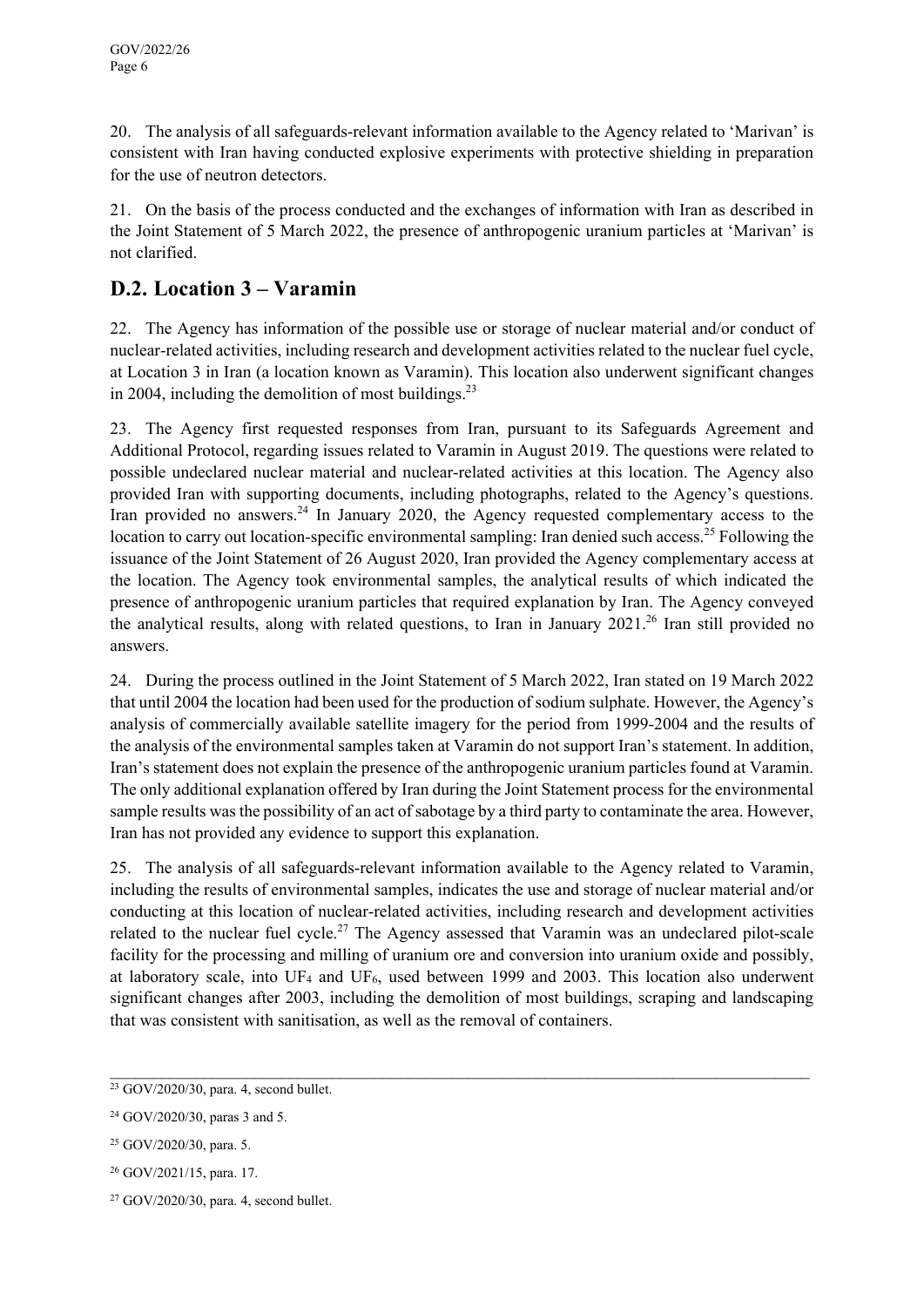26. The Agency has indications, supported by the results of the analysis of the environmental samples, that containers removed from Varamin at the time of the dismantlement of the buildings at the location were eventually transferred to Turquzabad.

27. On the basis of the process conducted and the exchanges of information with Iran as described in the Joint Statement of 5 March 2022, the presence of anthropogenic uranium particles at Varamin is not clarified.

### **D.3. Location 1 – Turquzabad**

28. The Agency has information that in September 2018, Turquzabad, which had not been declared to the Agency, had allegedly been involved in the storage of nuclear material and equipment.<sup>28</sup> From early November 2018 onwards, the Agency observed, through the analysis of commercially available satellite imagery, scraping and landscaping activities at the location.

29. In accordance with the Safeguards Agreement and the Additional Protocol and further to the Agency's evaluation of safeguards-relevant information available to the Agency, in January 2019, the Agency requested Iran to clarify whether it had used or stored any nuclear material and/or had conducted any nuclear-related activity at the location. Iran replied that there was no undeclared nuclear material and/or undeclared activity at the location.<sup>29</sup>

30. In February 2019, on the basis of the Agency's analysis of commercially available satellite imagery for Turquzabad, the Agency requested Iran to provide additional information on the movement of containers to and from this location during the period from 2010 to 2018 and the dismantlement of some containers in the second half of 2018. The Agency also requested information about the activities carried out at the location between November 2018 and January 2019, which the Agency considered as being consistent with the location's sanitization.

31. Later in February 2019, the Agency conducted a complementary access and took environmental samples at Turquzabad. The Agency detected the presence of multiple natural uranium particles of anthropogenic origin, the composition of which indicated that they might have been produced through uranium conversion activities.<sup>30</sup> The Agency, pursuant to Iran's Safeguards Agreement and Additional Protocol, requested Iran to provide clarifications and information, and to answer questions related to the Agency's findings regarding the presence of these particles.<sup>31</sup> Subsequent analysis of these environmental samples also indicated the presence of isotopically altered particles,  $32$  including low enriched uranium particles with a detectable presence of U-236, and particles of slightly depleted uranium.<sup>33</sup> Iran was informed of these new results and requested to provide clarification.

30 GOV/2019/55, para. 29.

31 GOV/2020/51, para. 33.

 $\mathcal{L}_\mathcal{L} = \{ \mathcal{L}_\mathcal{L} = \{ \mathcal{L}_\mathcal{L} = \{ \mathcal{L}_\mathcal{L} = \{ \mathcal{L}_\mathcal{L} = \{ \mathcal{L}_\mathcal{L} = \{ \mathcal{L}_\mathcal{L} = \{ \mathcal{L}_\mathcal{L} = \{ \mathcal{L}_\mathcal{L} = \{ \mathcal{L}_\mathcal{L} = \{ \mathcal{L}_\mathcal{L} = \{ \mathcal{L}_\mathcal{L} = \{ \mathcal{L}_\mathcal{L} = \{ \mathcal{L}_\mathcal{L} = \{ \mathcal{L}_\mathcal{$ <sup>28</sup> Statement by the Deputy Director General for Safeguards to the Board of Governors, 7 November 2019, GOV/OR.1532, para. 11.

<sup>&</sup>lt;sup>29</sup> Statement by the Deputy Director General for Safeguards to the Board of Governors, 7 November 2019, GOV/OR.1532, para. 14.

 $32$  These particles had been identified as a result of the Agency's further analysis of the samples it took in February 2019, which was conveyed to Iran for the first time in an Agency letter to Iran, dated 2 September 2020 (see GOV/2020/51, para. 33, footnote 52).

<sup>&</sup>lt;sup>33</sup> GOV/2020/51, para. 33, footnote 53. The Agency noted in its letter to Iran dated 2 September 2020 that the compositions of these isotopically altered particles were similar to particles found in Iran in the past, originating from imported centrifuge components (see GOV/2008/4, para. 11).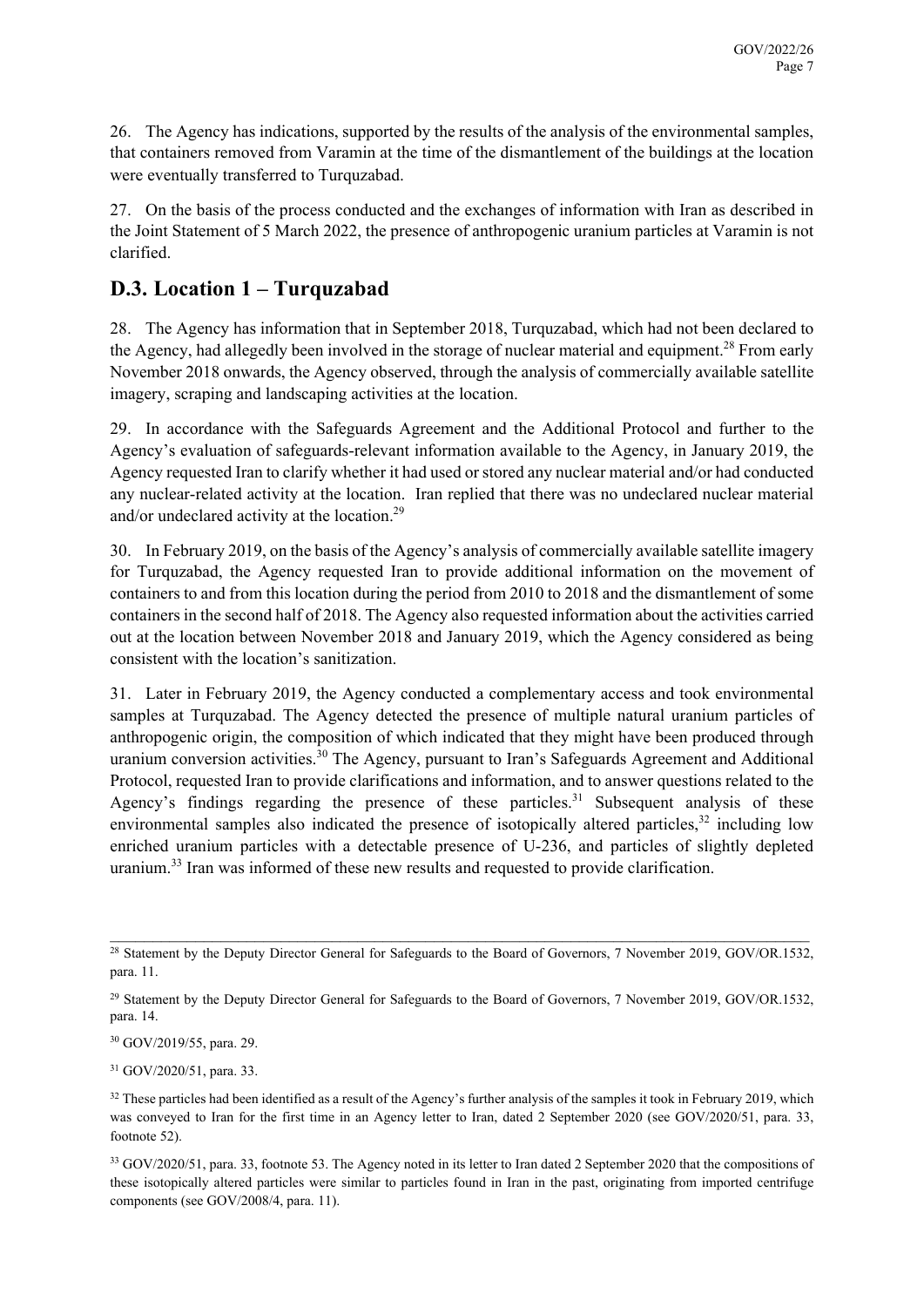32. During interactions between the Agency and Iran in relation to the particles of natural uranium of anthropogenic origin found at Turquzabad, including the taking of environmental samples by the Agency at two declared locations in Iran (the Bandar Abbas Uranium Production Plant and the Uranium Conversion Facility at Esfahan), Iran provided information and explanations. However, as reported to the Board of Governors in November 2020, the Agency assessed Iran's response to be unsatisfactory because it was not technically credible.<sup>34</sup> Moreover, Iran did not provide any explanation regarding the isotopically altered particles. The Agency requested Iran to provide a full and prompt explanation for the presence of uranium particles of anthropogenic origin, including isotopically altered particles, at Turquzabad.35

33. During the process outlined in the Joint Statement of 5 March 2022, the only additional explanation offered by Iran for the environmental sample results was the possibility of an act of sabotage by a third party to contaminate the area. However, Iran has not provided any evidence to support this explanation. Iran also stated it was not able to identify the current location of the containers or their contents following the removal of the containers from Turquzabad in 2018.

34. The Agency has indications, supported by the results of the analysis of the environmental samples, that containers removed from Varamin at the time of the dismantlement of the buildings at that location were eventually transferred to Turquzabad. However, the nuclear activities assessed by the Agency to have been carried out at Varamin do not explain the presence of the isotopically altered particles found at Turquzabad. Those isotopically altered particles must have come from another unknown location. The Agency also assessed that while some of the containers stored at Turquzabad had been dismantled in the second half of 2018, others had been removed from the location intact and moved to an unknown location during the same period.

35. On the basis of the process conducted and the exchanges of information with Iran as described in the Joint Statement of 5 March 2022, the presence of anthropogenic uranium particles at Turquzabad is not clarified.

# **E. Summary**

36. The following provides the Director General's conclusion envisaged in the Joint Statement of 5 March 2022 which completes the actions set out in that Statement:

Since the Agency identified uranium particles of anthropogenic origin at three undeclared locations in Iran – Turquzabad (2019), Varamin (2020) and 'Marivan' (2020) – it has provided Iran with numerous opportunities, in different formats through exchanges and meetings in Vienna and Tehran, to explain their presence. The Agency's present assessments as set out in this report were reached as a result of the completion of the actions of the Joint Statement of 5 March 2022.

Iran has not provided explanations that are technically credible in relation to the Agency's findings at those locations. Nor has Iran informed the Agency of the current location(s) of the nuclear material and/or of the equipment contaminated with nuclear material, that was moved from Turquzabad in 2018. In addition, nuclear activities and nuclear material used therein at Lavisan-Shian were not declared by Iran to the Agency as required under Iran's Comprehensive Safeguards Agreement.

 $\_$  , and the contribution of the contribution of the contribution of the contribution of the contribution of  $\mathcal{L}_\text{max}$ 

<sup>&</sup>lt;sup>34</sup> GOV/2020/51, para. 35.

<sup>35</sup> GOV/2020/51, para. 35; GOV/2021/15, para. 7.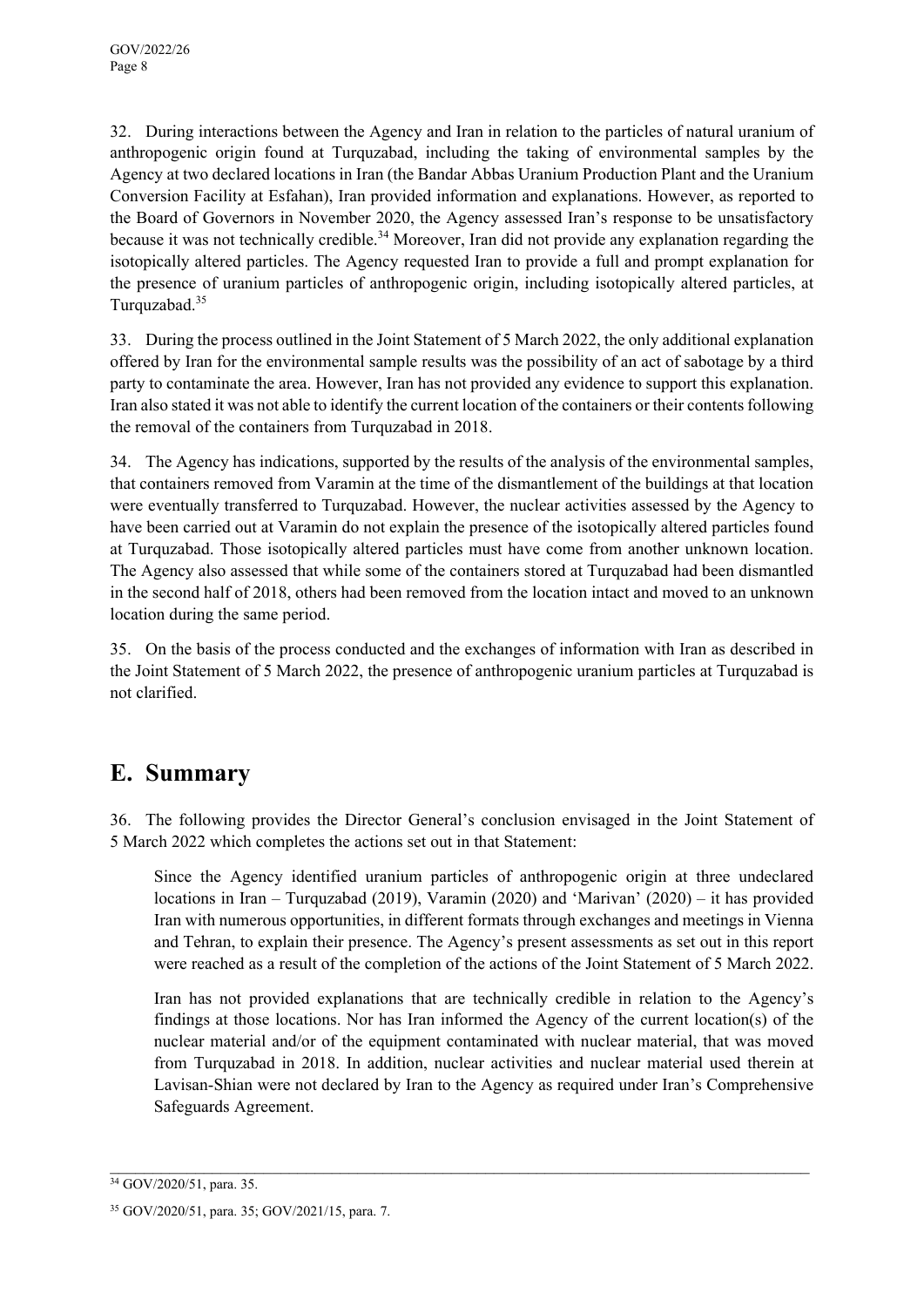Unless and until Iran provides technically credible explanations for the presence of uranium particles of anthropogenic origin at Turquzabad, Varamin and 'Marivan' and informs the Agency of the current location(s) of the nuclear material and/or of the contaminated equipment, the Agency cannot confirm the correctness and completeness of Iran's declarations under its Comprehensive Safeguards Agreement. Therefore, the safeguards issues related to these three locations remain outstanding.

37. As in the past, and in order for the Agency to be in a position to provide assurance that Iran's nuclear programme is exclusively peaceful, the Agency remains ready to engage without delay with Iran to resolve all of these matters.